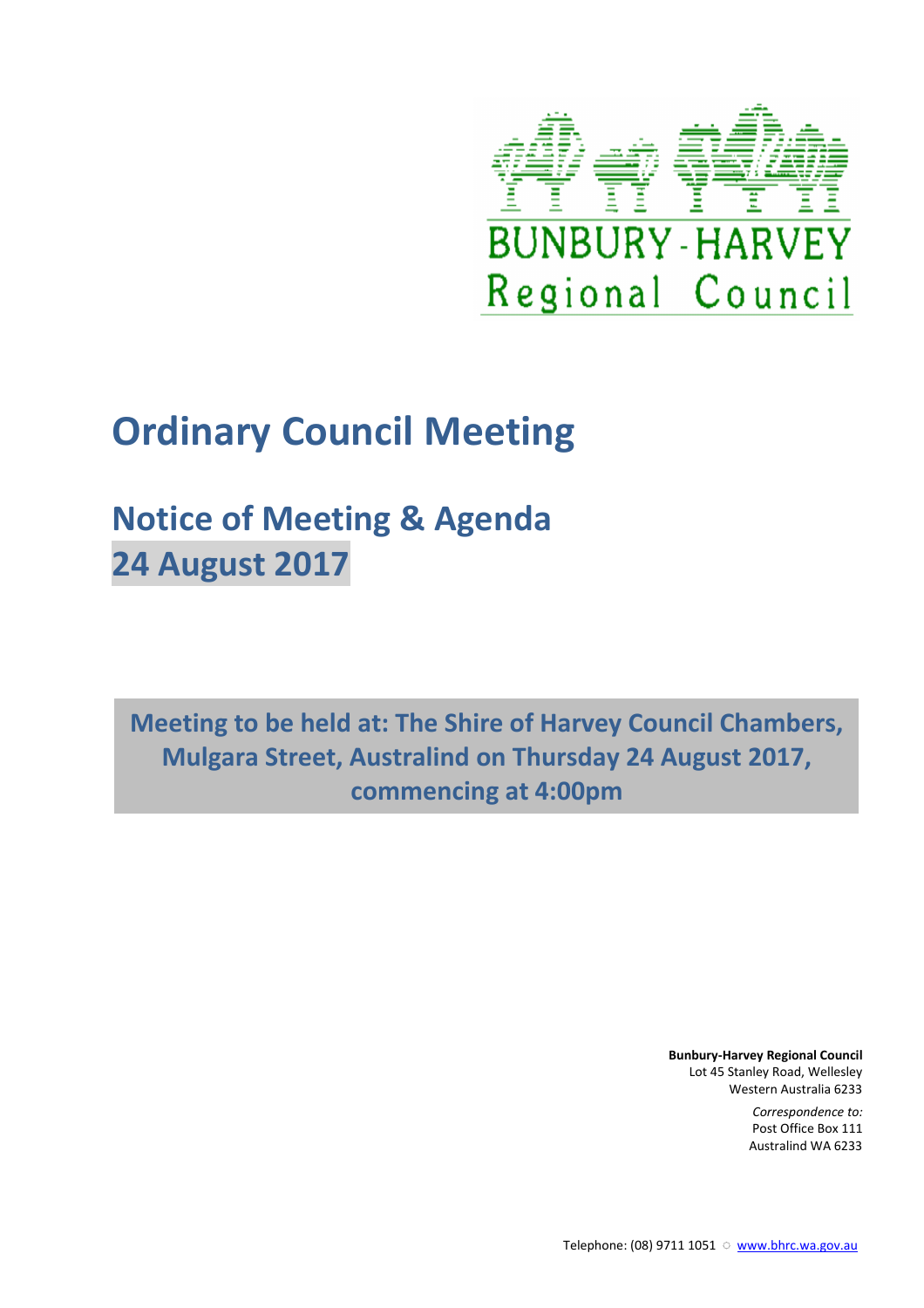

Dear Chairman and Councillors

# The next Ordinary Meeting will be held at the *Shire of Harvey Council Chambers, Mulgara Street, Australind* on Thursday 24 August 2017 at 4:00pm.

Signed: **Tony Battersby Chief Executive Officer** 

# **The Acting Deputy Chairman Cr Bill Adams declares the meeting open at \_\_\_\_\_\_\_**

# **Agenda**

# **24 August 2017**

| <b>Member Name</b> | <b>Representing</b>               |
|--------------------|-----------------------------------|
| Cr Judy Jones      | City of Bunbury (Chairman)        |
| Cr Jaysen Miguel   | City of Bunbury                   |
| Cr Murray Cook     | City of Bunbury                   |
| Cr Peter Monagle   | Shire of Harvey                   |
| Cr Bill Adams      | Shire of Harvey (Deputy Chairman) |

# *Ex-officio Members (non-voting):*

| <b>Member Name</b> | Representing                                     |  |
|--------------------|--------------------------------------------------|--|
| Mr Tony Battersby  | Chief Executive Officer (BHRC)                   |  |
| Mr Michael Parker  | Chief Executive Officer (Shire Of Harvey)        |  |
| Mr Mal Osborne     | Acting Chief Executive Officer (City of Bunbury) |  |

*Support Staff:* 

| Name                                  | <b>Title</b> |
|---------------------------------------|--------------|
| Ms Martinette Pieterse (minute taker) | Secretary    |
| ↓ Chris Welham                        | Accountant   |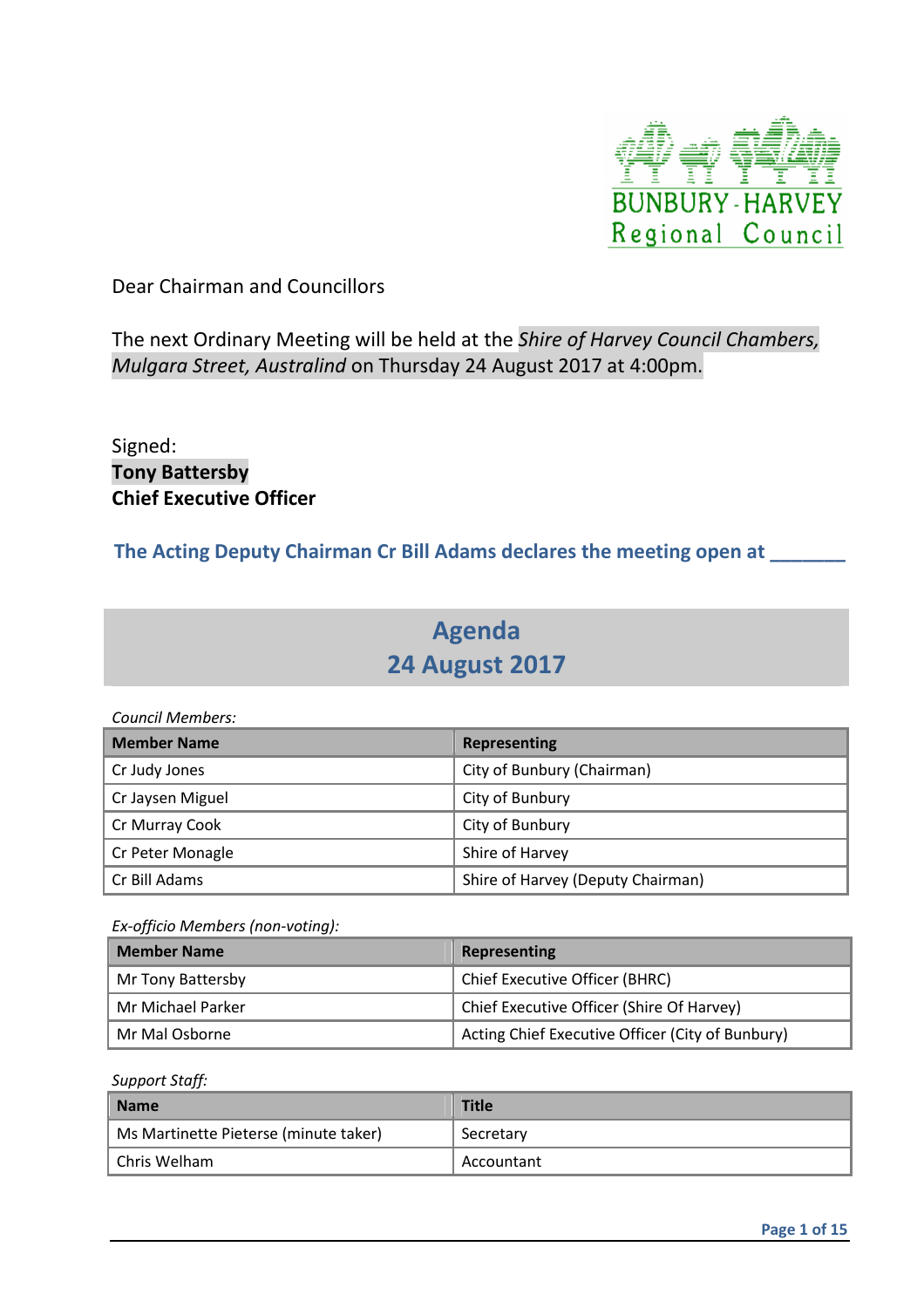# **Table of Contents**

|     | Item No | Subject                                                                              | Page No |
|-----|---------|--------------------------------------------------------------------------------------|---------|
| 1.  |         |                                                                                      |         |
|     | 1.1     |                                                                                      |         |
|     | $1.2$   |                                                                                      |         |
| 2.  |         |                                                                                      |         |
| 3.  |         |                                                                                      |         |
| 4.  |         |                                                                                      |         |
| 5.  |         |                                                                                      |         |
| 6.  |         |                                                                                      |         |
| 7.  |         |                                                                                      |         |
| 8.  |         |                                                                                      |         |
| 9.  |         |                                                                                      |         |
| 10. |         |                                                                                      |         |
|     |         |                                                                                      |         |
|     | 11.1    |                                                                                      |         |
|     | 11.2    |                                                                                      |         |
|     | 11.3    | Capital Purchase - Evaluation Report Tender RFT1718-0001 Supply and Delivery of Slow |         |
|     |         |                                                                                      |         |
|     | 11.4    |                                                                                      |         |
|     |         |                                                                                      |         |
|     | 12.1    |                                                                                      |         |
|     |         |                                                                                      |         |
|     |         |                                                                                      |         |
|     |         |                                                                                      |         |
|     |         |                                                                                      |         |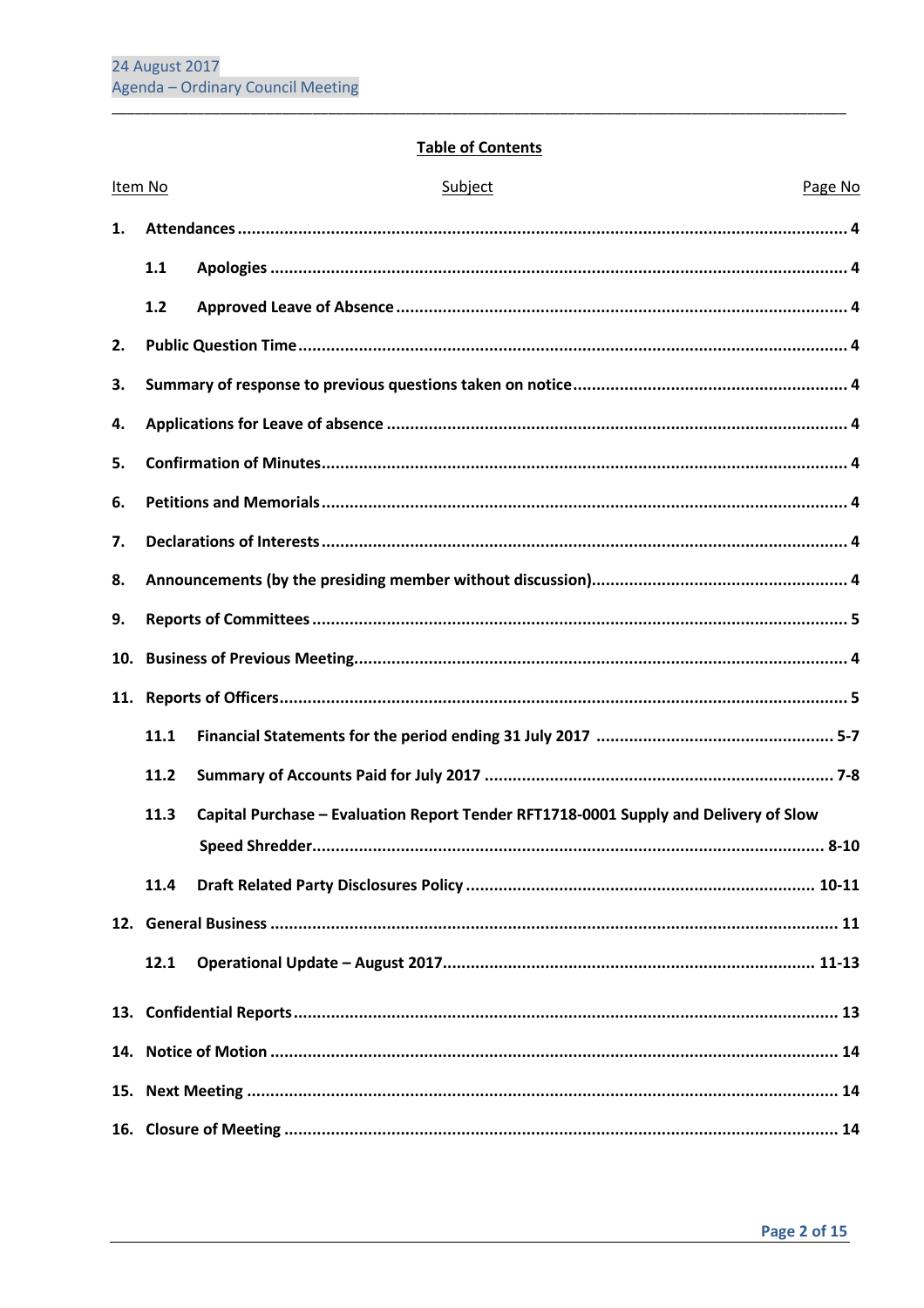# **ATTACHMENTS:**

| <b>Attachment 1</b> | $\sim$ | Evaluation Report Tender RFT1718-0001 Supply and Delivery of Slow<br><b>Speed Shredder</b> |
|---------------------|--------|--------------------------------------------------------------------------------------------|
| <b>Attachment 2</b> | $\sim$ | <b>Draft Related Party Disclosures Policy</b>                                              |

\_\_\_\_\_\_\_\_\_\_\_\_\_\_\_\_\_\_\_\_\_\_\_\_\_\_\_\_\_\_\_\_\_\_\_\_\_\_\_\_\_\_\_\_\_\_\_\_\_\_\_\_\_\_\_\_\_\_\_\_\_\_\_\_\_\_\_\_\_\_\_\_\_\_\_\_\_\_\_\_\_\_\_\_\_\_\_\_\_\_\_\_\_\_\_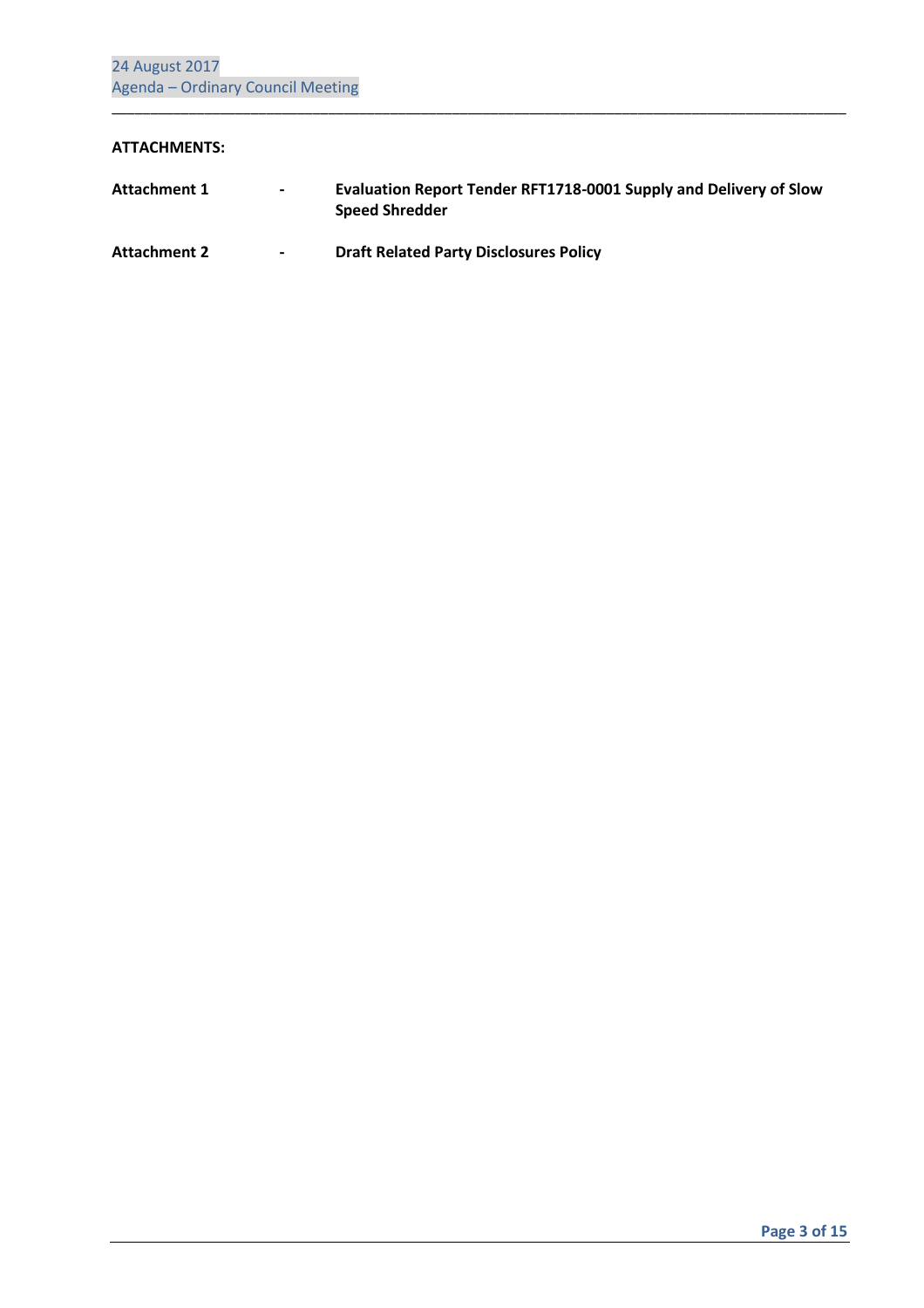# **1. Attendances**

**1.1 Apologies** 

#### **1.2 Approved Leave of Absence**

Cr Jones from 28 July 2017 until 21 October 2017.

# **2. Public Question Time**

## **3. Summary of Response to previous Questions taken on notice**

## **4. Applications for Leave of absence**

#### **5. Confirmation of Minutes**

| <b>Council Decision:</b> | Moved | Seconded |
|--------------------------|-------|----------|
|--------------------------|-------|----------|

\_\_\_\_\_\_\_\_\_\_\_\_\_\_\_\_\_\_\_\_\_\_\_\_\_\_\_\_\_\_\_\_\_\_\_\_\_\_\_\_\_\_\_\_\_\_\_\_\_\_\_\_\_\_\_\_\_\_\_\_\_\_\_\_\_\_\_\_\_\_\_\_\_\_\_\_\_\_\_\_\_\_\_\_\_\_\_\_\_\_\_\_\_\_\_

The minutes of the Ordinary meeting of Council held on 27 July 2017, are confirmed as a true and accurate record.

 **\_\_\_\_\_\_\_\_\_\_\_\_\_\_\_\_\_\_\_\_\_\_\_\_\_\_\_\_\_\_\_\_\_\_\_\_\_\_\_\_\_\_\_\_\_\_\_\_\_\_\_\_\_\_\_\_\_\_\_\_\_\_\_\_\_\_\_\_\_\_\_\_\_\_\_\_\_\_\_** 

CARRIED/LOST

## **6. Petitions and Memorials**

# **7. Declarations of Interests**

# **8. Announcements (by the presiding member without discussion)**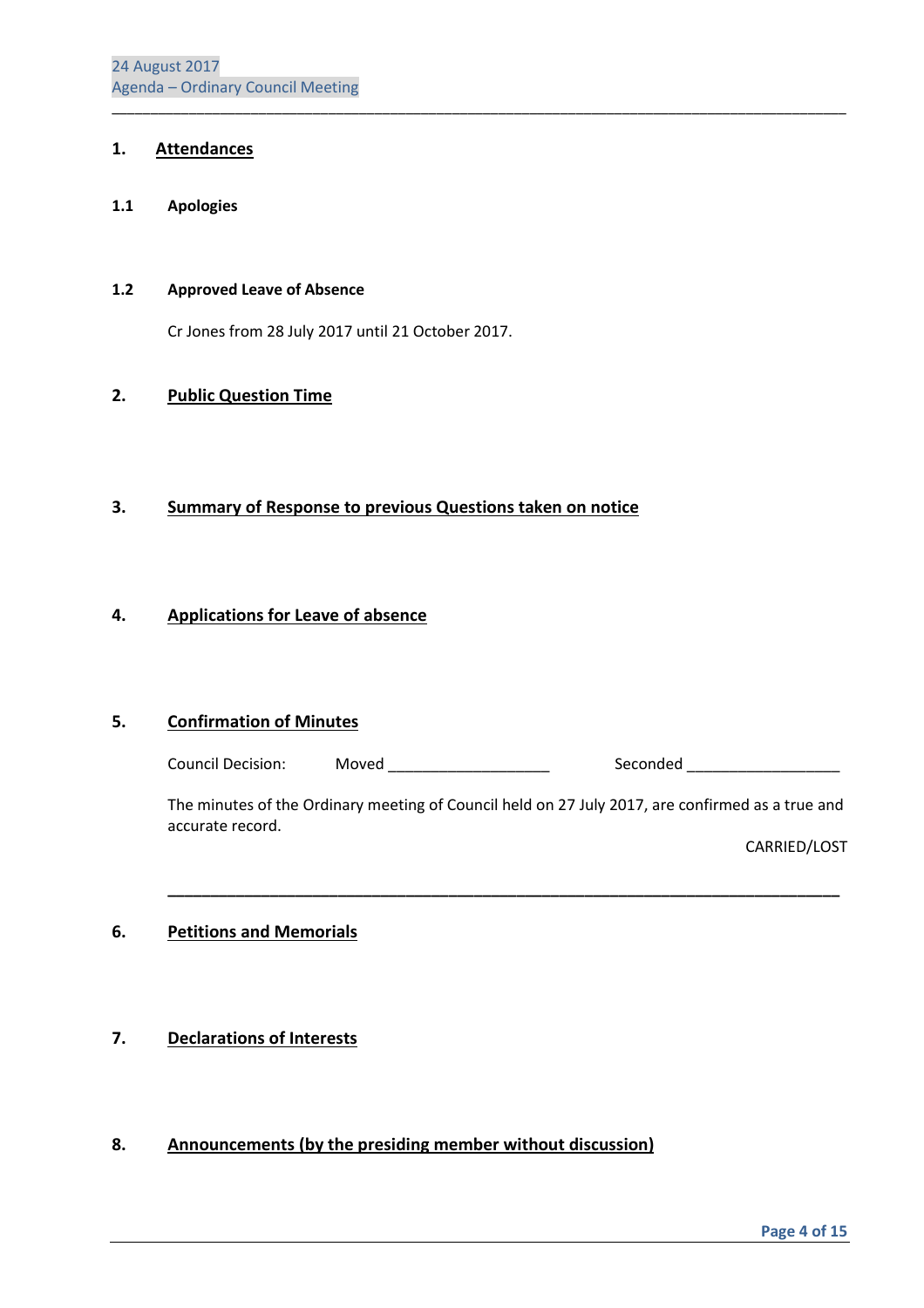# **9. Reports of Committees**

#### **10. Business of Previous Meeting**

#### **11. Reports of Officers**

#### **11.1 Financial Statements for the period ending 31 July 2017**

 Reporting Officer: Chris Welham, Accountant File Number: Attachments: Appendices 1 to 8

#### **Summary**

The following comments are provided on the key elements of Council's financial performance.

\_\_\_\_\_\_\_\_\_\_\_\_\_\_\_\_\_\_\_\_\_\_\_\_\_\_\_\_\_\_\_\_\_\_\_\_\_\_\_\_\_\_\_\_\_\_\_\_\_\_\_\_\_\_\_\_\_\_\_\_\_\_\_\_\_\_\_\_\_\_\_\_\_\_\_\_\_\_\_\_\_\_\_\_\_\_\_\_\_\_\_\_\_\_\_

- 1. Statement of Comprehensive Income (**attached** at Appendix 1)
	- a. Year-to-date Financial Performance to 31 July 2017

|           |                                | <b>ACTUAL</b> | <b>BUDGET</b> | <b>VARIANCE</b> |              |
|-----------|--------------------------------|---------------|---------------|-----------------|--------------|
| $\bullet$ | Year-to-date income            | 317.724       | 339.839       | (22.115)        | unfavourable |
| $\bullet$ | Year-to-date expenditure       | 271.916       | 294.528       | 22.612          | favourable   |
|           | Year-to-date operating surplus | 45,808        | 45,311        | 497             | favourable   |

2. Statement of Financial Activity (**attached** at Appendix 3)

# **Closing Funding Surplus to 30 June 2017 is forecast remains at \$195K as per the Budgeted Closing Surplus.**

| 3. Capital Works (attached at Appendix 4) |               |               |                 |
|-------------------------------------------|---------------|---------------|-----------------|
|                                           | <b>ACTUAL</b> | <b>BUDGET</b> | <b>VARIANCE</b> |
| • Year-to-date capital expenditure        | 636           | 636           |                 |

4. Statement of Financial Position (**attached** at Appendix 5)

| • Current Assets of \$7,080,332 includes: | Year-to-date | <b>Forecast</b> |
|-------------------------------------------|--------------|-----------------|
| <b>O</b> Cash and Cash Equivalents        | 6.653.119    | 4,303,937       |
| o Trade and Other Receivables             | 426.101      | 300.000         |
| Inventories                               | 1.112        | 2.000           |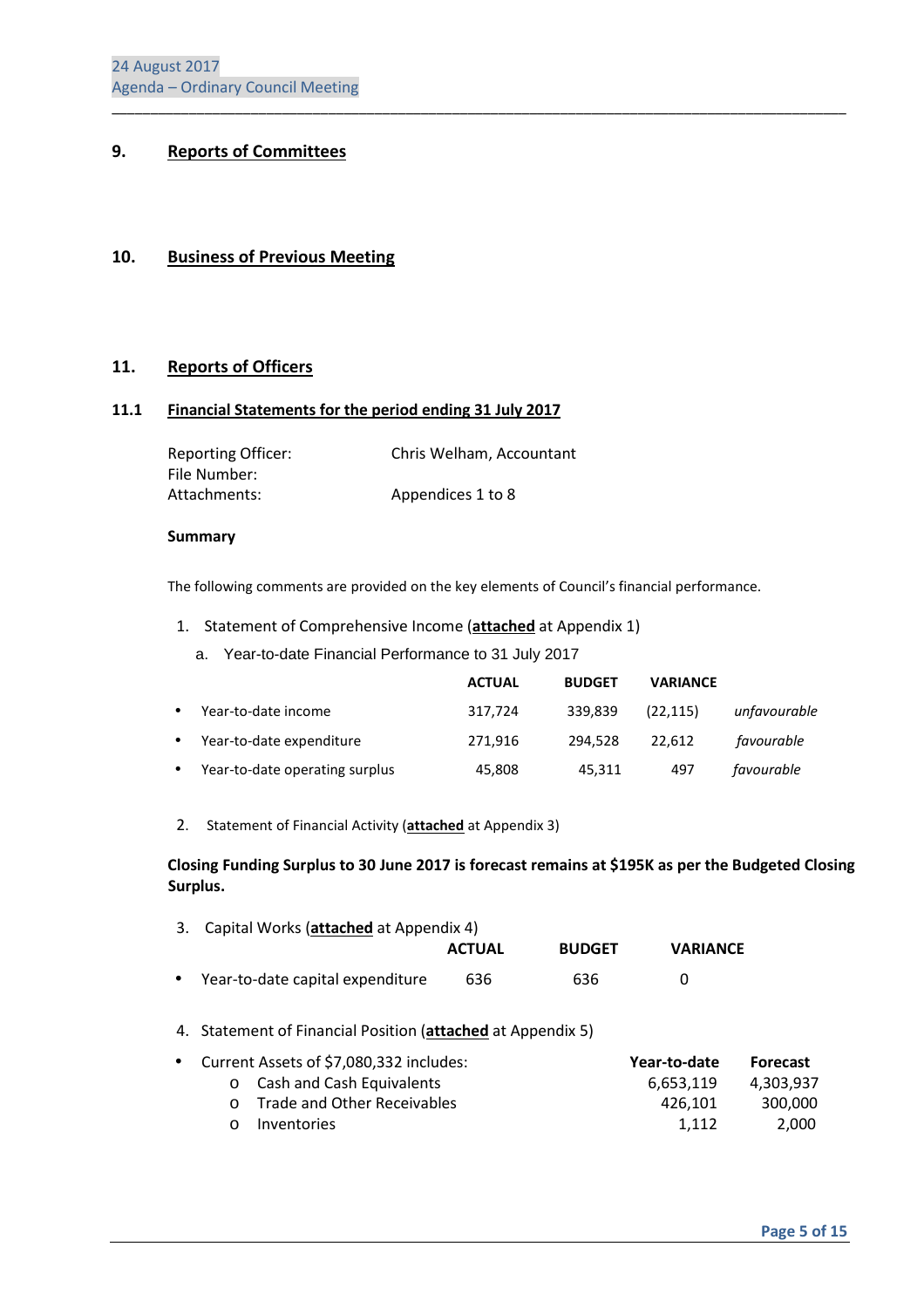| $\bullet$         | Current Liabilities of \$356,117 includes:                   |            |            |
|-------------------|--------------------------------------------------------------|------------|------------|
| $\circ$           | <b>Trade and Other Payables</b>                              | 127,710    | 209,569    |
| $\circ$           | Provisions                                                   | 228,407    | 179,882    |
|                   | Working Capital (Current Assets less Current Liabilities) is | 6,724,215  | 4,216,486  |
| $\bullet$         | Equity (Total Assets less Total Liabilities) is              | 10,938,700 | 13,312,914 |
| $\bullet$         | Reserves of \$6,027,793 includes:                            |            |            |
| $\Omega$          | Plant and Infrastructure Reserve                             | 505,354    | 833,289    |
| $\Omega$          | Site Post Closure Rehabilitation Reserve                     | 3,129,727  | 2,249,483  |
| $\Omega$          | <b>Waste Minimisation Reserve</b>                            | 819,518    | 354,385    |
| $\circ$           | <b>Stanley Road Lined Cell Construction Reserve</b>          | 539,885    | 555,018    |
| $\circ$           | <b>Organics Processing Reserve</b>                           | 1,033,309  | 28,747     |
| Investments<br>5. |                                                              |            |            |
|                   | Total of \$6,581,205 includes:                               |            |            |
| $\circ$           | <b>Bankwest</b>                                              | 1,160,468  |            |
| $\Omega$          | Commonwealth Bank                                            | 526,511    |            |
| $\circ$           | National Australia Bank                                      | 4,894,226  |            |

#### **Background**

A financial management report is provided to Councillors on a monthly basis which includes the following summaries:

- Statement of Comprehensive Income (**attached** at Appendix 1)
- Banksia Road Operations (**attached** at Appendix 2)
- Statement of Financial Activity (**attached** at Appendix 3)
- Capital Works Expenditure Summary (**attached** at Appendix 4)
- Statement of Financial Position (**attached** at Appendix 5)
- Statement of Net Current Assets (**attached** at Appendix 6)
- Fees and Charges Summary (**attached** at Appendix 7)
- Debtors Report (**attached** at Appendix 8)

#### **Legislative Compliance**

In accordance with the provisions of Section 6.4 of the Local Government Act 1995 and Regulation 34(1) of the Local Government (Financial Management) Regulations 1996, a Local Government is to prepare each month a Statement of Financial Activity (Attached at Appendix 3) reporting on the revenue and expenditure as set out in the annual budget under Regulations 22 (1) (d) for this month.

At the Council Meeting on 27 July 2017, Council adopted that a variance between actual and budget-todate of greater than or equal to 10% and \$15,000 is considered to be a material variance for reporting purposes in the Statement of Financial Activity for 2017/18.

The following is an explanation of significant variances identified in the Statement of Comprehensive Income and the Statement of Financial Activity: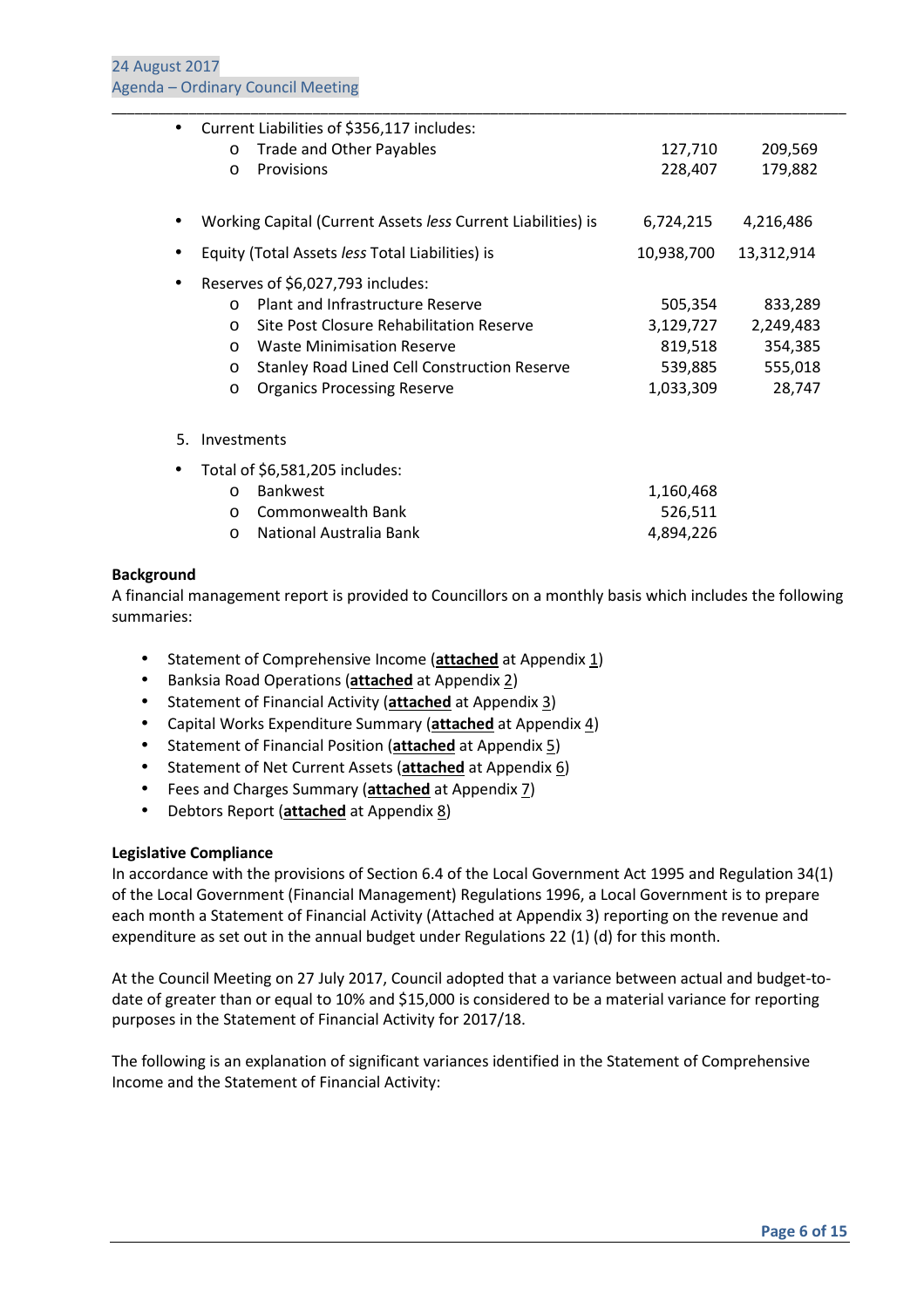| <b>Statement of Comprehensive Income</b>                                             | <b>YTD Actual to</b><br><b>YTD Budget</b> |
|--------------------------------------------------------------------------------------|-------------------------------------------|
|                                                                                      | Variance                                  |
| <b>Operating Income</b>                                                              |                                           |
| <b>Fees and Charges</b>                                                              |                                           |
| Casual Tipping Fees Unfavourable year-to-date budget variance mainly due to          | (\$10,676)                                |
| seasonal effect of winter weather. However casual tipping fees are \$38k higher than | (8%)                                      |
| the previous July, mainly due to higher tonnages being received from outside the     |                                           |
| Bunbury-Harvey Region.                                                               |                                           |
| <b>Operating Expenditure</b>                                                         |                                           |
| <b>Employee Costs</b>                                                                |                                           |
| Favourable year-to-date budget variance mainly due to the Site rehabilitation labour | \$17,731                                  |
| savings before major works begin in the next few months.                             | 15%                                       |

\_\_\_\_\_\_\_\_\_\_\_\_\_\_\_\_\_\_\_\_\_\_\_\_\_\_\_\_\_\_\_\_\_\_\_\_\_\_\_\_\_\_\_\_\_\_\_\_\_\_\_\_\_\_\_\_\_\_\_\_\_\_\_\_\_\_\_\_\_\_\_\_\_\_\_\_\_\_\_\_\_\_\_\_\_\_\_\_\_\_\_\_\_\_\_

| <b>Statement of Financial Activity</b>                                           | <b>YTD Actual to</b><br><b>YTD Budget</b><br>Variance |
|----------------------------------------------------------------------------------|-------------------------------------------------------|
| <b>Operating Revenues by Nature and Type</b>                                     |                                                       |
| Fees and Charges Unfavourable variance. See explanation above included in the    | (523, 676)                                            |
| Statement of Comprehensive Income variances.                                     | (9%)                                                  |
| <b>Operating Expenses by Nature and Type</b>                                     |                                                       |
| <b>Employee Costs</b> Favourable variance. See explanation above included in the | \$17,731                                              |
| Statement of Comprehensive Income variances.                                     | 15%                                                   |

#### **Executive Recommendation**

Council Decision: Moved \_\_\_\_\_\_\_\_\_\_\_\_\_\_\_\_\_\_\_ Seconded \_\_\_\_\_\_\_\_\_\_\_\_\_\_\_\_\_\_

\_\_\_\_\_\_\_\_\_\_\_\_\_\_\_\_\_\_\_\_\_\_\_\_\_\_\_\_\_\_\_\_\_\_\_\_\_\_\_\_\_\_\_\_\_\_\_\_\_\_\_\_\_\_\_\_\_\_\_\_\_\_\_\_\_\_\_\_\_\_\_\_\_\_\_\_\_\_\_

The Financial Statements for the period ending 31 July 2017 be received.

CARRIED/LOST

#### **11.2 Summary of Accounts paid for July 2017**

 Reporting Officer: Chris Welham, Accountant File Number: Attachments:

#### **Summary**

Section 13 (2) of Government (Financial Management) Regulations 1996 require that where Local government has delegated to the CEO the exercise of its power to make payments from the municipal fund or the trust fund, a list of accounts paid by the CEO is to be prepared each month showing detail for each account paid since such list was prepared. This item is presented to Council to advice of payments made for July 2017.

#### **Background**

As noted above

#### **Officer Comment**

The attachment details all payments made for July 2017.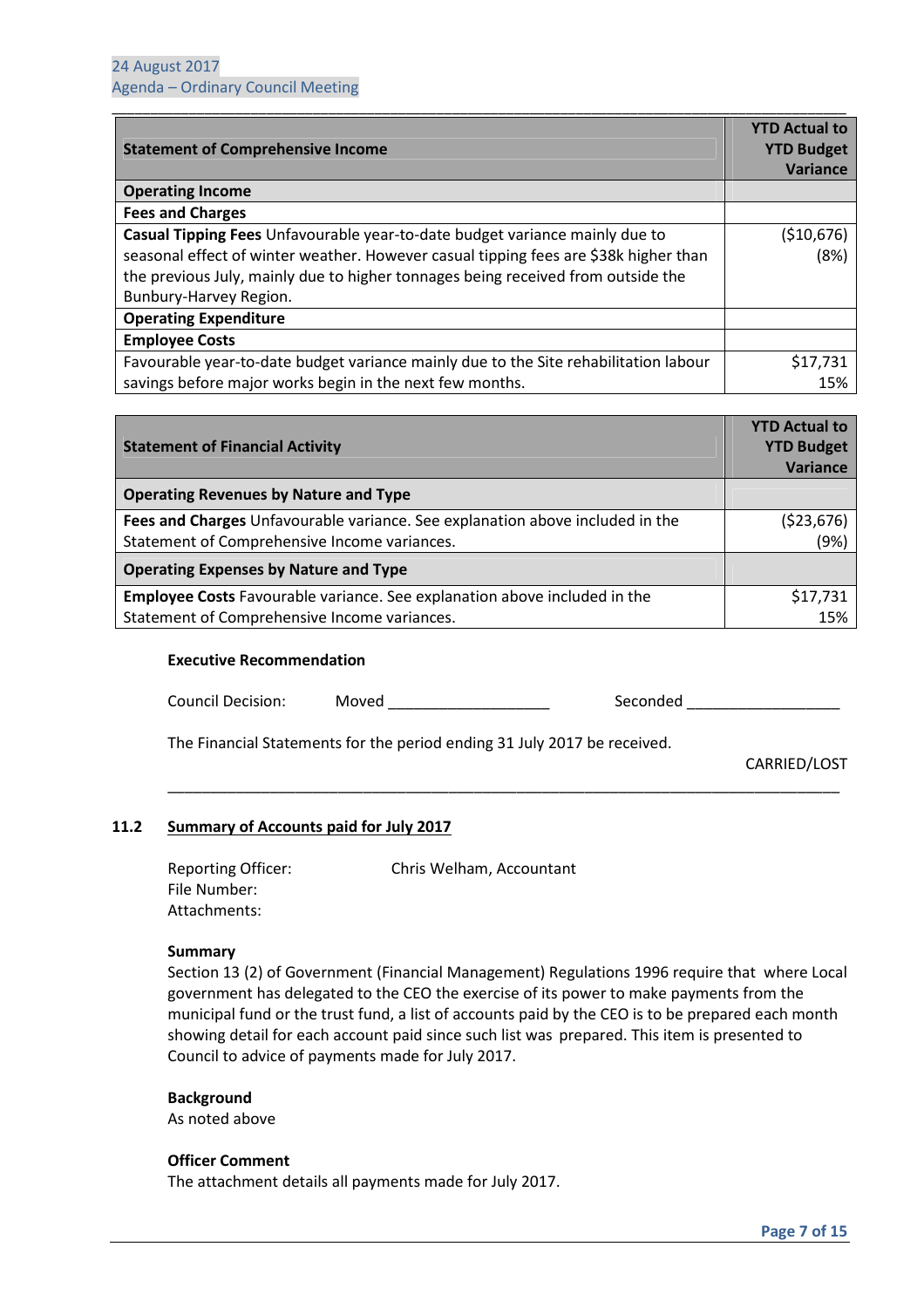#### **Consultation**

Nil

#### **Financial Implications**

 As per the declaration within the schedule summary, the accounts have been checked and are fully supported by vouchers and invoices and which have been duly certified as to the receipt of goods and the rendition of service and as to prices, computations and costings. Sufficient allocations are contained within the 2017/2018 budget to cover payment of the accounts.

\_\_\_\_\_\_\_\_\_\_\_\_\_\_\_\_\_\_\_\_\_\_\_\_\_\_\_\_\_\_\_\_\_\_\_\_\_\_\_\_\_\_\_\_\_\_\_\_\_\_\_\_\_\_\_\_\_\_\_\_\_\_\_\_\_\_\_\_\_\_\_\_\_\_\_\_\_\_\_\_\_\_\_\_\_\_\_\_\_\_\_\_\_\_\_

#### **Statutory Environment**

| Apply.                                                                | Sections 12 and 13 of the Local Government (Financial Management) Regulations 1996 |
|-----------------------------------------------------------------------|------------------------------------------------------------------------------------|
| <b>Strategic Implications</b>                                         |                                                                                    |
| Nil                                                                   |                                                                                    |
| <b>Policy Implications</b>                                            |                                                                                    |
| Nil                                                                   |                                                                                    |
| <b>Voting Requirement</b>                                             |                                                                                    |
| Simple Majority                                                       |                                                                                    |
| <b>Officer Recommendation</b>                                         |                                                                                    |
| <b>Council Decision:</b><br>Moved                                     | Seconded                                                                           |
| That the attached summary of accounts paid for July 2017 be received. |                                                                                    |
|                                                                       | CARRIED/LOST                                                                       |

# **11.3 Purchase of Capital Equipment**

| <b>Reporting Officer:</b> | Tony Battersby, Chief Executive Officer |
|---------------------------|-----------------------------------------|
| File Number:              | $\overline{\phantom{0}}$                |
| Attachments:              | <b>Evaluation Report</b>                |

#### **Précis**

 This item is presented to Council for Council to consider the approval of funds for purchasing Capital Equipment. The equipment will be utilised in the Stanley Road Waste Facility Operations and the Wellington Regional Compost Facility. The CEO is seeking Councils approval to purchase the following equipment: One (1) – New Slow Speed Shredder.

\_\_\_\_\_\_\_\_\_\_\_\_\_\_\_\_\_\_\_\_\_\_\_\_\_\_\_\_\_\_\_\_\_\_\_\_\_\_\_\_\_\_\_\_\_\_\_\_\_\_\_\_\_\_\_\_\_\_\_\_\_\_\_\_\_\_\_\_\_\_\_\_\_\_\_\_\_\_\_

#### **Background**

 The purchase of one (1) New Slow Speed Shredder is included in 2017/2018 Budget which was adopted by Council at the Ordinary Meeting held 27 July 2017.The Slow Speed Shredder is a new capital item and will be utilised to recycle and waste minimisation purposes in the day to day operations at the Stanley Road Waste Facility and the Wellington Regional Compost Facility. A Terex slow speed shredder was hired for a two (2) week trial in 2016 which demonstrated the benefits to the BHRC operations increasing recycling and waste reduction.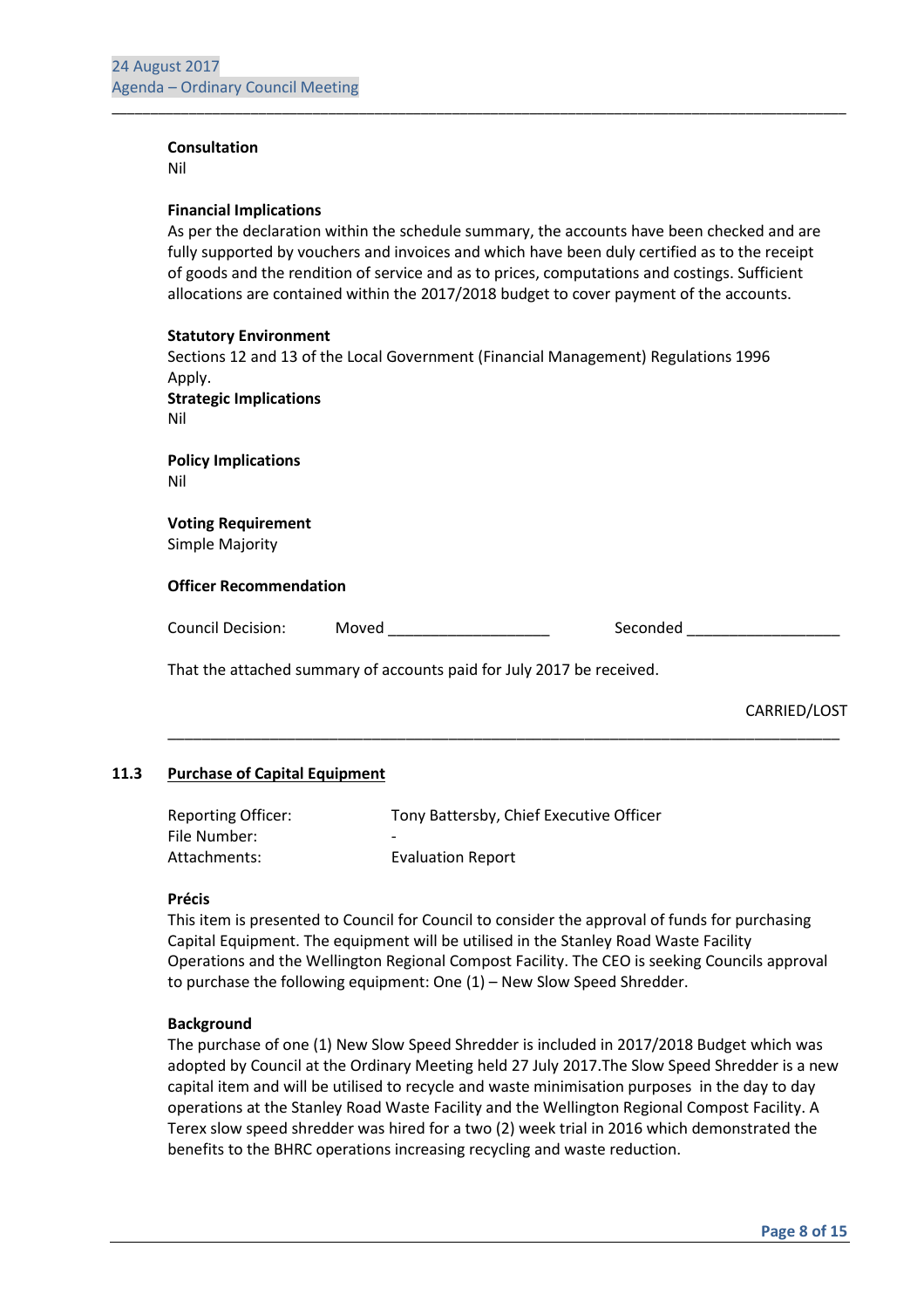#### **Officer Comment**

 Funding for the Capital Equipment Purchase is included in the 2017/2018 Annual Budget. Tenders were sourced from an open tender process, advertised in Western Australian Wednesday 26 July 2017 and the South Western Times Thursday 27 July 2017 and advertised on the BHRC website from the Wednesday 26 July 2017.

\_\_\_\_\_\_\_\_\_\_\_\_\_\_\_\_\_\_\_\_\_\_\_\_\_\_\_\_\_\_\_\_\_\_\_\_\_\_\_\_\_\_\_\_\_\_\_\_\_\_\_\_\_\_\_\_\_\_\_\_\_\_\_\_\_\_\_\_\_\_\_\_\_\_\_\_\_\_\_\_\_\_\_\_\_\_\_\_\_\_\_\_\_\_\_

 Contract No. RFT1718-0001 for the supply of a one (1) Slow Speed Shredder. Tenders closed at 4.00pm on Thursday 10 August 2017 and were opened by the BHRC Chief Officer – Jai Pearce and the BHRC Administration Officer – Martinette Pieterse. Officers conducted an intense review on all tenders submitted and are confident with their evaluations and recommendations.

#### **Tender Submissions**

The following quotations were received: *Supply of New Slow Speed Shredder:* 

#### **Tender No. Company Address**

- 1) Lincom Pacific Equipment Pty Ltd
- 2) Focus Enviro
- 3) JDM Aust Pty Ltd
- 4) Ditch Witch Australia Pty Ltd
- 5) JRM Resources (CSS Equipment)
- 6) OPS Environmental Equipment Pty Ltd
- 7) Shred Tech Corporation

#### **Consultation**

 Consultation with all relevant organisations and parties has been conducted though Evaluation Report, including the Bunbury Harvey Regional Council Staff and Evaluation Report Team.

#### **Financial Implications**

 A budget allocation for the purchase of one (1) New Slow Speed Shredder has been included in the 2017/2018 annual budget allocation for Capital Equipment Purchase GL # 49002.215.15: 1 x New Slow Speed Shredder \$580,000.00.

#### **Strategic Implications**

 Acceptance of the Officers Recommendation is consistent with Council's Strategic Waste Management Plan and will "facilitate the provision of a reliable essential service to the Bunbury- Harvey Regional Council customers.

 **Policy Implications**  Nil

 **Voting Requirement**  Absolute Majority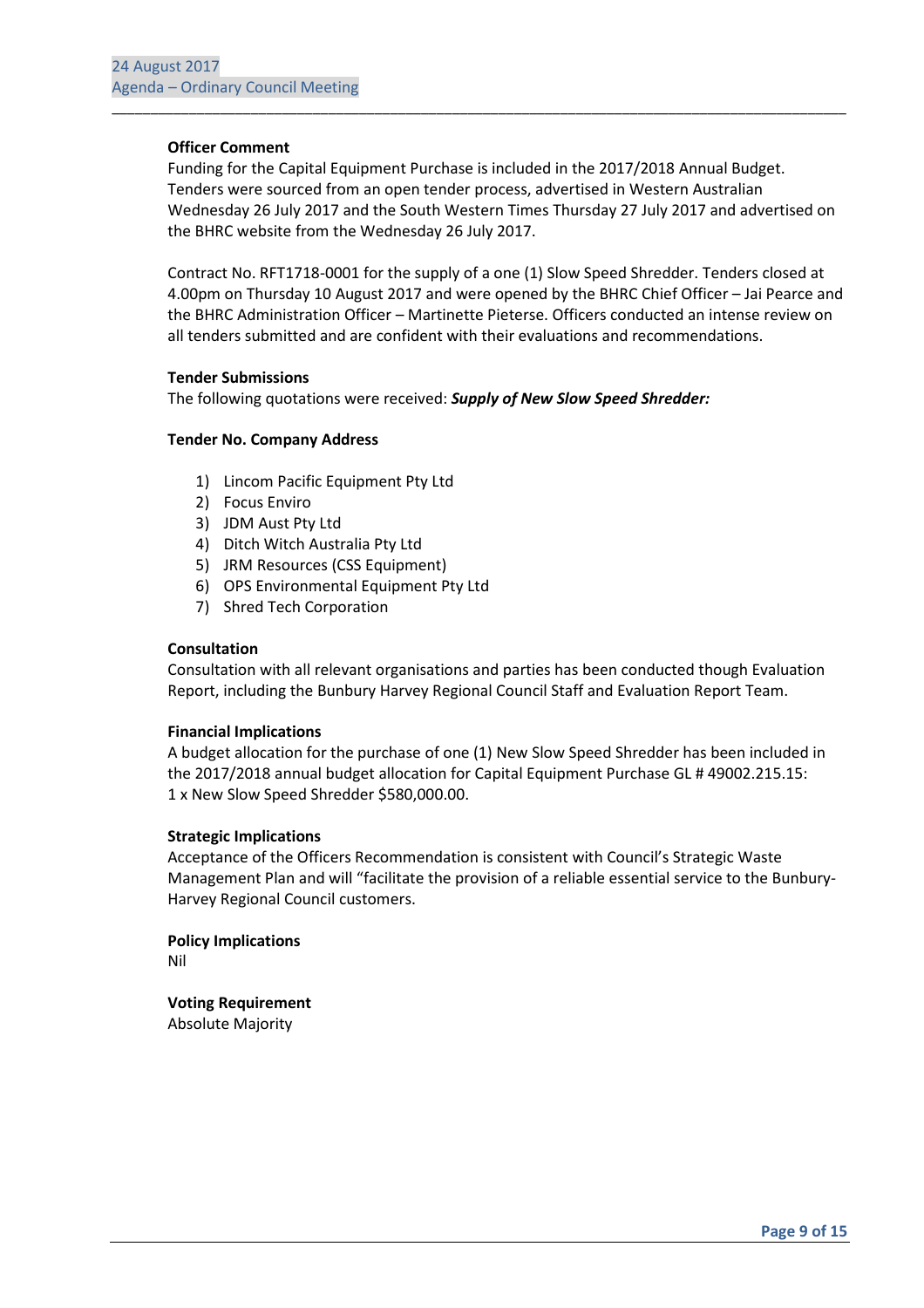#### **Officer Recommendation**

Council Decision: Moved Seconded Seconded Seconded Seconded Seconded Seconded Seconded Seconded Seconded Seconded Seconded Seconded Seconded Seconded Seconded Seconded Seconded Seconded Seconded Seconded Seconded Seconded

\_\_\_\_\_\_\_\_\_\_\_\_\_\_\_\_\_\_\_\_\_\_\_\_\_\_\_\_\_\_\_\_\_\_\_\_\_\_\_\_\_\_\_\_\_\_\_\_\_\_\_\_\_\_\_\_\_\_\_\_\_\_\_\_\_\_\_\_\_\_\_\_\_\_\_\_\_\_\_\_\_\_\_\_\_\_\_\_\_\_\_\_\_\_\_

 That Council accepts the tender submission from Focus Enviro for One New Edge Slayer XL Slow Speed Shredder \$535,000.00 + GST. **Note** – Optional extras Plain Breaker Bar and Extra Fine Breaker Bar to be included in this purchase \$31,000.00 + GST. **Total tender price \$566,000.00 + GST,** subject to the successful two week trial of the Edge Slayer XL Slow Speed Shredder that is offered in the tender at the Stanley Road waste facility. In the trial the slow speed shredder must be able to successfully shredded and process all waste materials detailed in tender including mattresses.

CARRIED/LOST

#### **11.4 DRAFT – Related Party Disclosures**

| <b>Reporting Officer:</b> | Tony Battersby, Chief Executive Officer                     |
|---------------------------|-------------------------------------------------------------|
| File Number:              | $\overline{\phantom{0}}$                                    |
| Attachments:              | <b>Attachment 2: Draft Related Party Disclosures Policy</b> |

\_\_\_\_\_\_\_\_\_\_\_\_\_\_\_\_\_\_\_\_\_\_\_\_\_\_\_\_\_\_\_\_\_\_\_\_\_\_\_\_\_\_\_\_\_\_\_\_\_\_\_\_\_\_\_\_\_\_\_\_\_\_\_\_\_\_\_\_\_\_\_\_\_\_\_\_\_\_\_

#### **Précis**

 Under the *Local Government Act 1995* and the *Local Government (Financial Management) Regulations 1996,* all local governments in Western Australia must produce an Annual Financial Statement that complies with the Australian Accounting Standards.

 The Australian Accounting Standards Board (AASB) has determined that from 1 July 2016 *AASB 124 Related Party Disclosures* will apply to government identities including local government.

 Bunbury-Harvey Regional Council (BHRC) is therefore required to disclose Related Party Relationships and Key Management Personnel (KMP) compensation in its Annual Financial Returns.

 The primary objective of AASB124 is to ensure that an entity's financial statements contain disclosures necessary to draw attention to the possibility that its financial position and potential profit or loss may have been affected by the existence of related parties and their transactions.

#### **Background**

The BHRC has not previously adopted a Related Party Disclosure Policy.

#### **Consultation**

 All Elected Members and relevant staff were invited to attend a seminar on this matter, hosted by Moore Stephens on 21 July 2017.

#### **Financial Implications**

Nil

#### **Statutory Environment**

- Australian Accounting Standards Board Accounting Standards AASB 124
- Local Government Act 1995
- Local Government (Financial Management) Regulations 1996
- Local Government (Rules of Conduct) Regulations 2007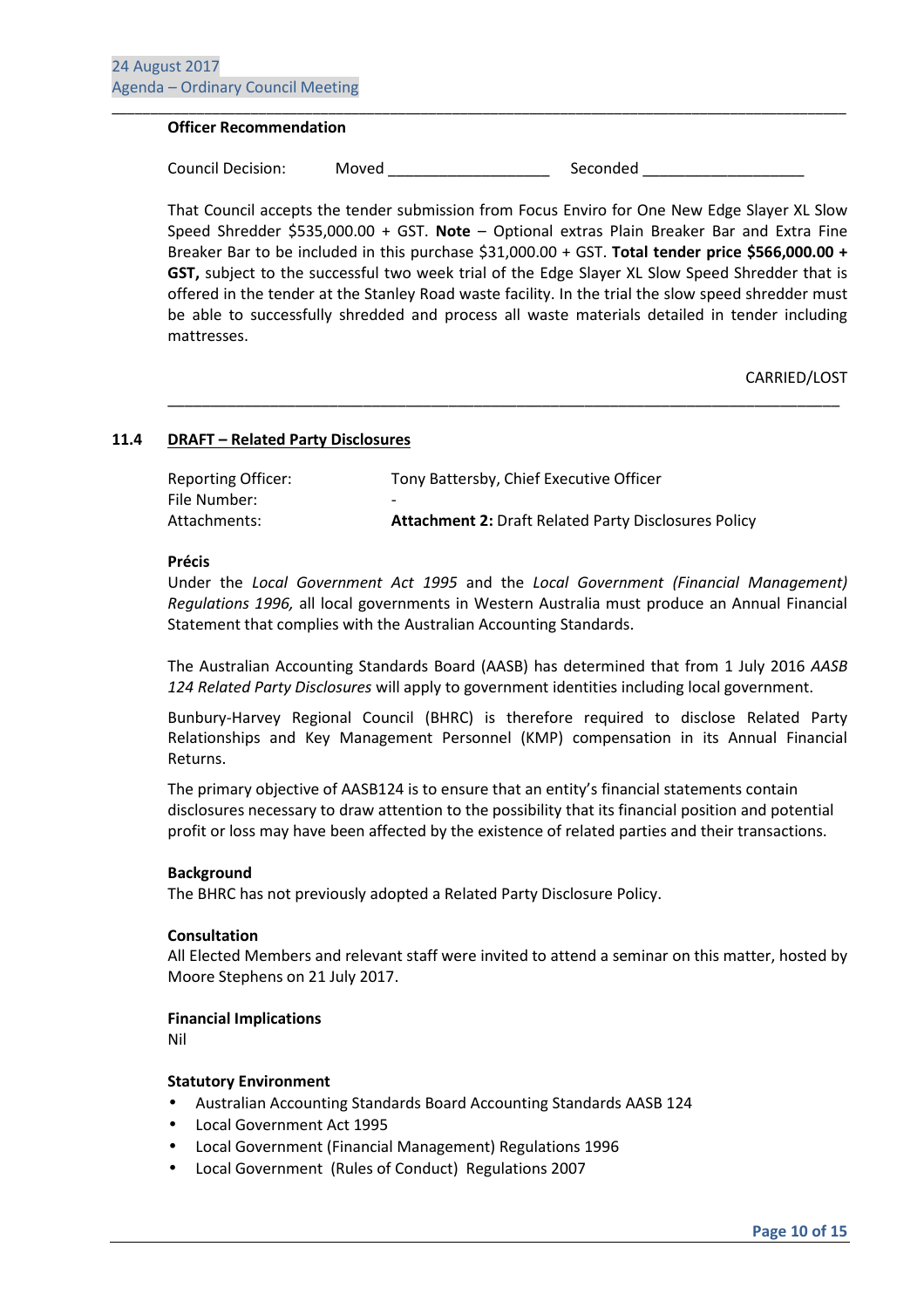- Public Interest Disclosure Act 2003
- Corruption and Crime Commission Act 2003
- Statutory Corporations (Liability of Directors) Act 1996

#### **Strategic Implications**

Nil

 **Policy Implication**  Discussed in the body of the Report.

#### **Voting Requirement**  Simple Majority

#### **Officer Recommendation**

| <b>Council Decision:</b> | Moved | Seconded |
|--------------------------|-------|----------|
|--------------------------|-------|----------|

\_\_\_\_\_\_\_\_\_\_\_\_\_\_\_\_\_\_\_\_\_\_\_\_\_\_\_\_\_\_\_\_\_\_\_\_\_\_\_\_\_\_\_\_\_\_\_\_\_\_\_\_\_\_\_\_\_\_\_\_\_\_\_\_\_\_\_\_\_\_\_\_\_\_\_\_\_\_\_\_\_\_\_\_\_\_\_\_\_\_\_\_\_\_\_

That Council adopt the Related Part Disclosures Policy as detailed in attachment.

CARRIED/LOST

## **12. General Business**

#### **12.1 Operational Update – August 2017**

#### • **Outstanding Debt "Aurigen Pty Ltd"**

MC Milton Graham Lawyers have commenced with Legal proceedings with debt recovery against Aurigen Group Ltd.

\_\_\_\_\_\_\_\_\_\_\_\_\_\_\_\_\_\_\_\_\_\_\_\_\_\_\_\_\_\_\_\_\_\_\_\_\_\_\_\_\_\_\_\_\_\_\_\_\_\_\_\_\_\_\_\_\_\_\_\_\_\_\_\_\_\_\_\_\_\_\_\_\_\_\_\_\_\_

#### • **Request for BHRC Workshop**

A Workshop was held on Wednesday 16 November 2016 and was facilitated by Ian Watkins from IW Projects.

"Letters were sent" to the City of Bunbury and the Shire of Harvey on Friday 25 November 2016 requesting their commitment to waste disposal at Stanley Road Waste Management Facility on a long term basis, their preferred model of future Governance for the Regional Council and ownership options for Lot 45 Stanley Road Wellesley.

No further correspondence has been received from either Member Council.

#### • **Stanley Road Rehabilitation**

 Scope of works and specification documentation is also being completed for quotation gas monitoring wells as per DER licence. Earthworks and final fill is being completed on phase 1 with inhouse work force.

Tender for construction of gabion wall has been put on hold while work on re-design is being completed to accommodate the access of trucks to the rear of site parallel to the gabion wall and the waste transfer station. The re-design works will eliminate the future need to relocate the weighbridge and gate house.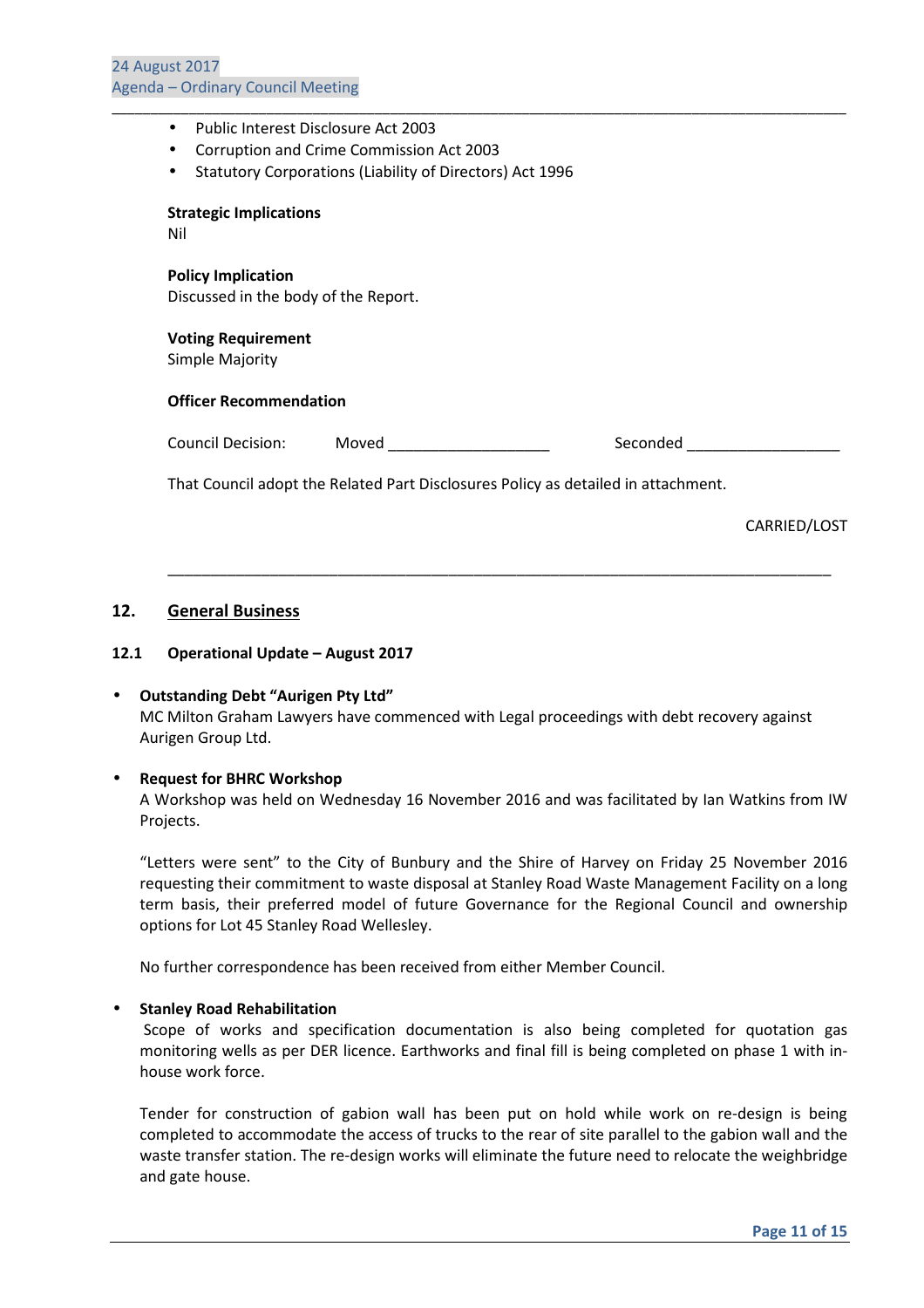#### • **Stanley Road New Lined Cells**

Consultants are currently preparing and finalising plans and documentation for DER Approvals for new lined cells at Stanley Road. Detailed design works, engineering drawings and Environmental Management Plan are included in the scope of works.

\_\_\_\_\_\_\_\_\_\_\_\_\_\_\_\_\_\_\_\_\_\_\_\_\_\_\_\_\_\_\_\_\_\_\_\_\_\_\_\_\_\_\_\_\_\_\_\_\_\_\_\_\_\_\_\_\_\_\_\_\_\_\_\_\_\_\_\_\_\_\_\_\_\_\_\_\_\_\_\_\_\_\_\_\_\_\_\_\_\_\_\_\_\_\_

#### **Timeframe Schedule**

| <b>Project</b>                  | <b>Source</b> | <b>Start</b> | <b>Finish</b>   |
|---------------------------------|---------------|--------------|-----------------|
|                                 |               |              | $1st$ to $14th$ |
| Detailed Design Works,          | ASK/IOLAR     | Current      | $-$ July $-17$  |
| Environmental Management Plan & |               |              |                 |
| DER Approval Application.       |               |              |                 |

|                                      |                             | $14^{\text{th}}$<br>-July- | 31st-Aug-            |
|--------------------------------------|-----------------------------|----------------------------|----------------------|
| D.E.R Approvals                      | D.E.R                       | 17                         | 17                   |
|                                      |                             |                            |                      |
|                                      |                             | Nov-                       | $30^{\rm u}$<br>Jun- |
| New Lined Cell Construction (Cell 1) | In-House BHRC & Contractors | $17*$                      |                      |
|                                      |                             |                            |                      |
| <b>Commence Filling New Cell</b>     | <b>BHRC</b>                 | $1$ -Jul-20                | 1-Apr-26             |
|                                      |                             |                            |                      |
| New Lined Cell Construction (Cell 2) | In-House BHRC & Contractors | $1$ -Jul-25                | $1-Apr-26$           |

#### Pending Royalties for the Regions Funding \$3,100,000.

The application for approvals for lined cells at Stanley Road have been completed and submitted to the DWER, all associated design and required plans were completed as part of the submission.

A Businesses Case for lined cells at the Stanley Road Waste Management facility has been completed and submitted as part of the requirements for the Royalties for the Region Funding application.

Application to the Department of Water and Environment Regulations on approvals to clear native vegetation for the first two proposed new lined cells completed and submitted. The proposal is to offset the required clearing with an on-site covenant of existing native bushland subject to Member Council approval and DWER approval.

Awaiting response from the Department of Water and Environmental Regulations on lined cells approval and native vegetation clearing.

#### • **Stanley Road Unlined Cells**

The application for approvals to landfill between the valley of existing landfill cells at Stanley Road has been completed and submitted to the DWER with all associated plans and design works.

#### • **Stanley Road Report of a Known or Suspected Contaminated Site**

Form 1 (r.6) has been submitted to the DER on advice from groundwater monitoring contractors Hydro Solutions. A meeting with Hydro Solutions were schedule for 26 April 2017 to discuss the elevated Hydro Carbons detected and any further action required.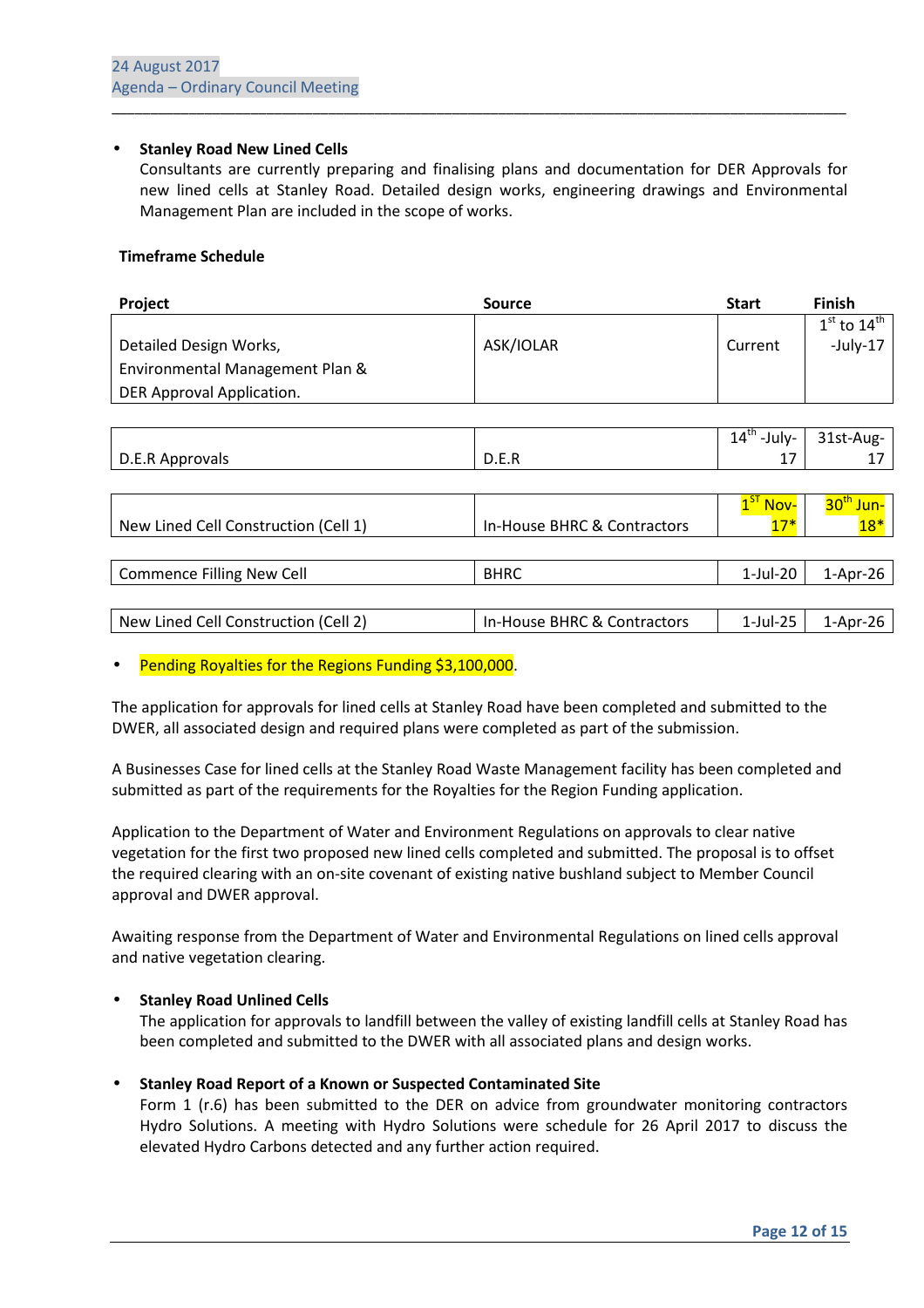One of the two off site monitoring wells that had elevated Hydro Carbons detected has come back in the latest round of monitoring with normal levels of Hydro Carbons.

\_\_\_\_\_\_\_\_\_\_\_\_\_\_\_\_\_\_\_\_\_\_\_\_\_\_\_\_\_\_\_\_\_\_\_\_\_\_\_\_\_\_\_\_\_\_\_\_\_\_\_\_\_\_\_\_\_\_\_\_\_\_\_\_\_\_\_\_\_\_\_\_\_\_\_\_\_\_\_\_\_\_\_\_\_\_\_\_\_\_\_\_\_\_\_

KIRSA Environmental has been appointed the preferred supplier to conduct the Contaminated Site Audit, the DWER have been notified of this appointment. Initial meeting with KIRSA Environmental is scheduled for Wednesday 26 July 2017.

Meeting with KIRSA Environmental was conducted with a scope of works and documentation required by KIRSA Environment agreed upon.

Initial works of all monitoring bores being resurveyed has been completed, the survey results should give a clear indication of groundwater flow in the upper and lower aquifer on the Stanley Road site.

# • **Regional Compost Facility Relocation to Stanley Road**

GHD Time Schedules and Deliverables:

We are expecting to complete Stages 1 and 2 prior to the end of this FY (i.e. 30 June) and the entire project before the end of the calendar year (30 December) with approvals.

 The following deliverables will be provided: Stage 1 – Design basis report (draft and final**) Completed** Stage 2 – Conceptual design drawings (draft) Stage 3 – Feasibility assessment report (draft and final) Stage 4 - Various items (listed below):  **GHD** | Proposal for Bunbury-Harvey Regional Council - | 13 Final concept drawings Development application report (draft and final) Operational plan (draft and final) Licence amendment application and supporting documentation (EIA) report (draft and final)

#### • **BHRC Establishment Agreement**

Revised BHRC Establishment Agreement has been drafted up and presented to Council Lawyers for legal comment. The Establishment Agreement will replace the existing BHRC Constitution Agreement once completed, adopted by Council and authorised by the Minister of the Department of Local Government.

Letter sent to both Member Councils regarding request for changes to current BHRC Establishment Agreement as discussed at 22 June 2017 Ordinary Council Meeting .

#### • **Tender for Compost Facility Frontend Loader**

Tender for the supply of replacement frontend loader at the Wellington Regional Compost Facility has been advertised. The sale or trade of the existing New Holland Telehandler loader has also been advertised on a separate tender document, tenders close 7 September 2017.

# **13. Confidential Reports**